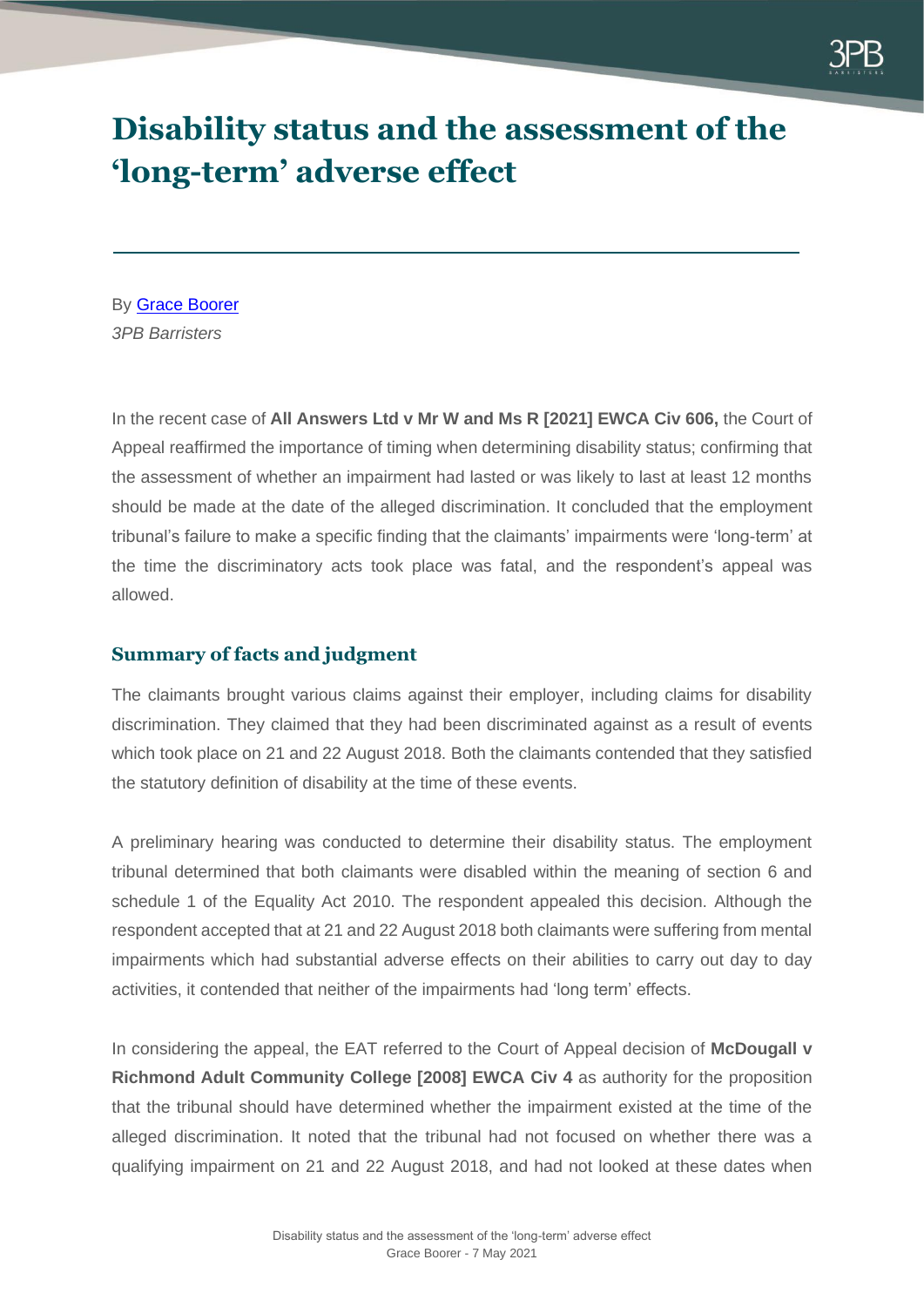deciding whether the effect of the impairment was long-term. However, the EAT concluded that it could be inferred that the tribunal had considered these matters and decided that there would be no purpose to remitting the matter.

The respondent subsequently appealed to the Court of Appeal. The two key bases of the respondent's appeal can be summarised as follows;

- a. The employment tribunal failed to ask whether on 21 and 22 August 2018 the effect of the impairment was likely to last for 12 months, or likely to recur.
- b. The employment tribunal took into account matters which occurred after 21 and 22 August 2018.

The Court of Appeal considered that the key question in the instant case was whether at the time of the alleged discriminatory acts, the effect of an impairment was likely to last at least 12 months. It concluded that this question is '*to be assessed by reference to the facts and circumstances existing at the date of the alleged discriminatory acts'* [26]. It firmly stated that '*the tribunal is not entitled to have regard to events occurring after the date of the alleged discrimination to determine whether the effect did (or did not) last for 12 months'*. It thereby upheld the decision of Pill LJ **in McDougall v Richmond Adult Community College**, which applied to the question of whether an impairment was likely to recur, to the question of whether the impairment was likely to last at least 12 months. It also noted that this interpretation is consistent with the guidance issued by the secretary of state under the Equality Act 2010.

The Court of Appeal concluded that the tribunal had failed to assess whether the effect of the claimants' mental impairments, as assessed at 21 and 22 August 2018, were likely to last for at least 12 months. It held that the EAT was wrong to overlook this error. However, it could not be sure in the instant case that the tribunal had taken into account matters which occurred after the dates of the relevant discriminatory acts.

## **Conclusion**

This decision reaffirms the importance of considering all the elements of the disability status test under s6 and schedule 1 of the Equality Act 2010, and that it is crucial to consider the question of whether an impairment had lasted or was likely to last at least 12 months at the date of the discriminatory acts. This assessment must exclude any reference to events occurring after the date of the alleged discrimination.